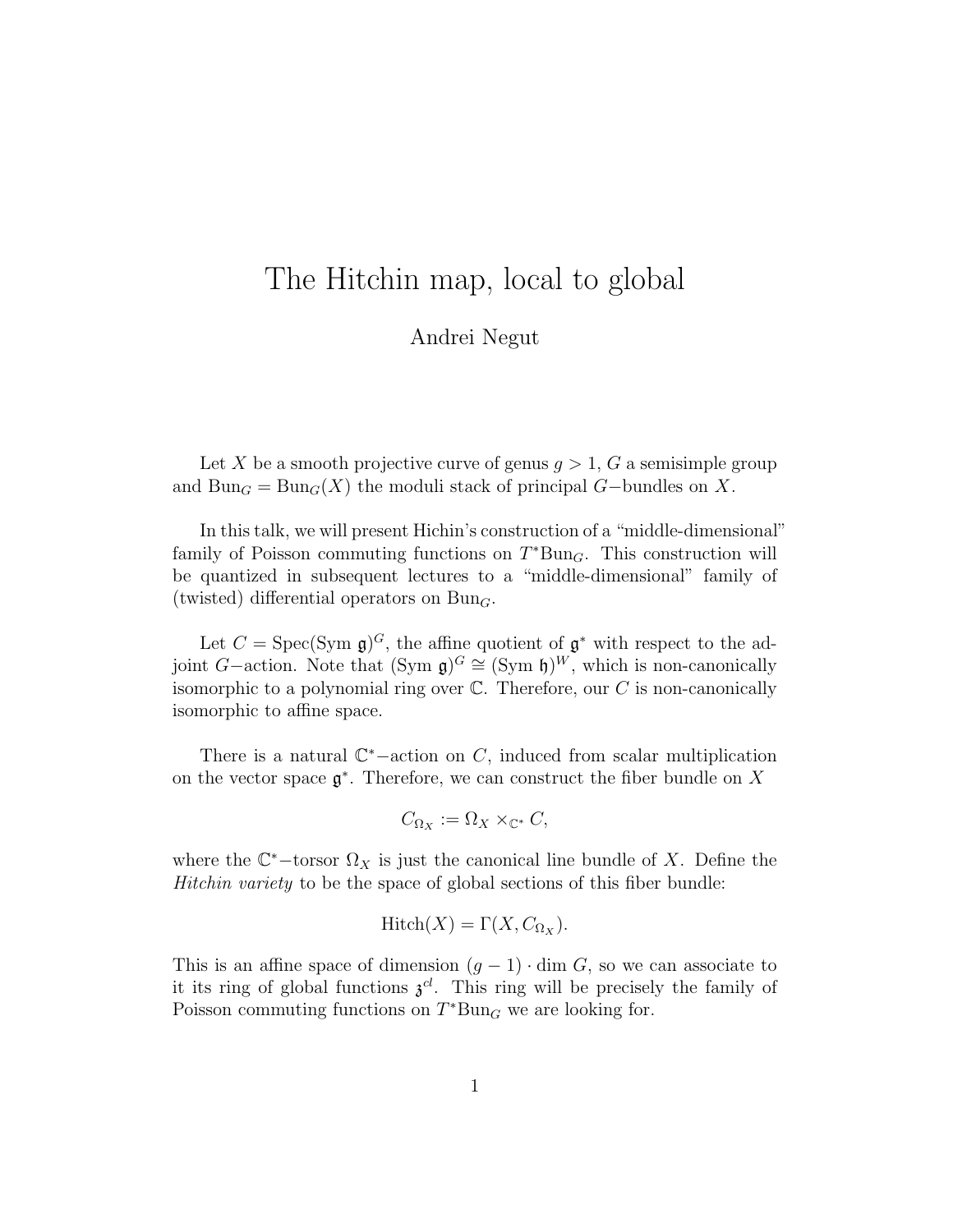**Example 1** When  $G = GL_n$ , any  $G$ -invariant function on elements  $g \in \mathfrak{g}^*$ is completely determined by the coefficients of the characteristic polynomial of g. Therefore,

$$
(\text{Sym } \mathfrak{g})^G = \mathbb{C}[e_1, ..., e_n],
$$

where  $e_i = \text{Tr}(g^i)$ . Therefore,  $C = \mathbb{A}^n$  with a basis  $e_1, ..., e_n$ , and  $\lambda \in \mathbb{C}^*$  acts on C by the diagonal matrix  $(\lambda, \lambda^2, ..., \lambda^n)$  in this basis. This implies that

$$
C_{\Omega_X}=\Omega_X\oplus\Omega_X^{\otimes 2}\oplus\ldots\oplus\Omega_X^{\otimes n},
$$

and therefore

$$
Hitch(X) = \Gamma(X, \Omega_X) \times \Gamma(X, \Omega_X^{\otimes 2}) \times \dots \times \Gamma(X, \Omega_X^{\otimes n}).
$$

Thus we recover the definition that Dennis presented in the first lecture.

Given a principal bundle F on X, the quotient map  $\mathfrak{g}^* \to C$  induces a map

$$
\mathfrak{g}^*_{\mathcal{F}}=\mathfrak{g}^*\times_G\mathcal{F}\to C\times_{\mathbb{C}^*}\mathcal{O}_X
$$

of bundles on X (note that the affine space C does not get twisted by  $\mathcal{F}$ ). Twisting this by  $\Omega_X$  we obtain the map

$$
\mathfrak{g}^*_{\mathcal{F}}\otimes \Omega_X\to C\times_{\mathbb{C}^*}\Omega_X=C_{\Omega_X},
$$

and passing to global sections we get the map

$$
\mu_{\mathcal{F}} : \Gamma(X, \mathfrak{g}_{\mathcal{F}}^* \otimes \Omega_X) \longrightarrow \mathrm{Hitch}(X).
$$

This is very important, because the space on the left is nothing but  $H^0$  of the fiber of the tangent complex  $\mathcal{T}_{\text{Bun}_G}$  above  $\mathcal{F}_{\text{A}}$ . To see this, recall that  $H^0(\mathcal{T}_{\mathcal{F}}\mathrm{Bun}_G) = H^1(X,\mathfrak{g}_{\mathcal{F}})$ , which is dual to our  $\Gamma(X,\mathfrak{g}_{\mathcal{F}}^*\otimes \Omega_X)$  by Serre duality. Therefore, the above map patches over all  $\mathcal F$  to the global Hitchin map:

$$
\mu: T^* \text{Bun}_G \longrightarrow \text{Hitch}(X). \tag{1}
$$

Passing to global sections, we get the map:

$$
h^{cl}: \mathfrak{z}^{cl} \longrightarrow \Gamma(T^* \text{Bun}_G, \mathcal{O}).
$$

The image of  $h^{cl}$  will be our desired family of Poisson commuting functions on  $T^*Bun_G$ , as stated in Theorem 1 below.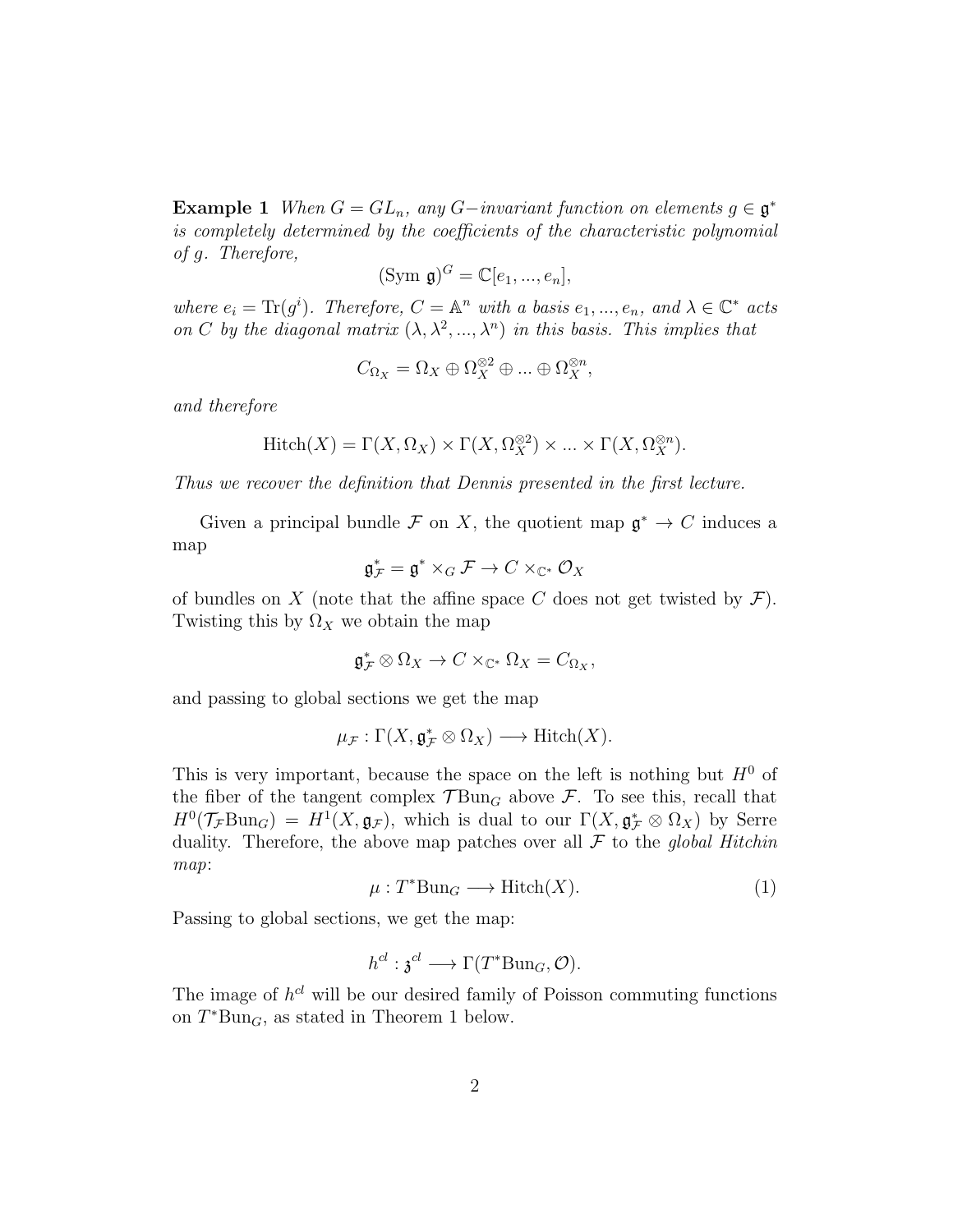Note that we have only constructed the Hitchin map  $\mu$  on  $\mathbb{C}$ −points. To prove that it is a map of functors, we should construct it on S−points, where  $S$  is any smooth scheme. This extra construction does not present any conceptual difficulties, but for the sake of completeness let's make it rigorous this one time. Given a scheme S and F a principal G-bundle on  $X \times S$ , the Hitchin map is

$$
T_{\mathcal{F}}^* \text{Bun}_G(S) = \Gamma(X \times S, \mathfrak{g}_{\mathcal{F}}^* \otimes \Omega_X) \to \Gamma(X \times S, C_{\Omega_X}) = \text{Hitch}(X)(S).
$$

**Example 2** Let us again look at  $G = GL_n$ . A point on Bun<sub>n</sub> is nothing but a rank n vector bundle  $\mathcal M$  on X, which corresponds to the G-principal bundle  $\mathcal{F}_U = \underline{\text{Isom}}(\mathcal{O}^n, \mathcal{M})$ . Then we have the following isomorphism

$$
\mathfrak{g}^*_{\mathcal{F}} = \mathfrak{g}^* \times_G \underline{\mathrm{Isom}}(\mathcal{O}^n, \mathcal{M}) \cong \underline{\mathrm{Hom}}(\mathcal{M}, \mathcal{M}),
$$

where the isomorphism is given by

$$
(a \in \mathfrak{g}^*, \phi : \mathcal{O}^n \to \mathcal{M}) \cong \phi \circ a \circ \phi^{-1} : \mathcal{M} \to \mathcal{M}.
$$
 (2)

Then, we have

$$
\mathfrak{g}_{\mathcal{F}}^* \otimes \Omega_X \cong \underline{\mathrm{Hom}}(\mathcal{M}, \mathcal{M} \otimes \Omega_X) \Rightarrow \Gamma(X, \mathfrak{g}_{\mathcal{F}} \otimes \Omega_X) \cong \mathrm{Hom}(\mathcal{M}, \mathcal{M} \otimes \Omega_X).
$$

This just says that a cotangent vector to  $T^*Bun_n$  at M is merely a global sheaf homomorphism  $f : \mathcal{M} \to \mathcal{M} \otimes \Omega_X$ . To see where is f mapped via the Hitchin map, one must just compute  $\text{Tr}(a^i)$  in the left hand side of (2). This locally equals  $\text{Tr}(f^i)$ , and when we pass to global sections we must take the twist by  $\Omega_X$  into account. Therefore,

$$
\mu(f) = \text{Tr}(f) \times \dots \times \text{Tr}(f^n) \in \Gamma(X, \Omega_X) \times \dots \times \Gamma(X, \Omega_X^{\otimes n}) = \text{Hitch}(X),
$$

where  $f<sup>i</sup>$  denotes the composition

$$
\mathcal{M} \xrightarrow{f} \mathcal{M} \otimes \Omega_X \xrightarrow{f \otimes \mathrm{Id}} \mathcal{M} \otimes \Omega_X^{\otimes 2} \xrightarrow{f \otimes \mathrm{Id}} \dots \xrightarrow{f} \mathcal{M} \times \Omega_X^{\otimes i}.
$$

We thus recover Dennis' description from the first lecture.

The connected components of Bun<sub>G</sub> are indexed by  $\pi_1(G)$  (for example, when  $G = \mathbb{C}^*$  this means that line bundles in  $Pic(X)$  are distributed among the connected components according to their degrees). For  $\gamma \in \pi_1(G)$ , let  $\operatorname{Bun}_G^{\gamma}$  denote the connected component of  $\operatorname{Bun}_G$  corresponding to  $\gamma$ , and let  $\mu^{\gamma} : T^* \text{Bun}_{G}^{\gamma} \to \text{Hitch}(X)$  denote the restriction of the Hitchin map. The main point of this lecture is the following theorem.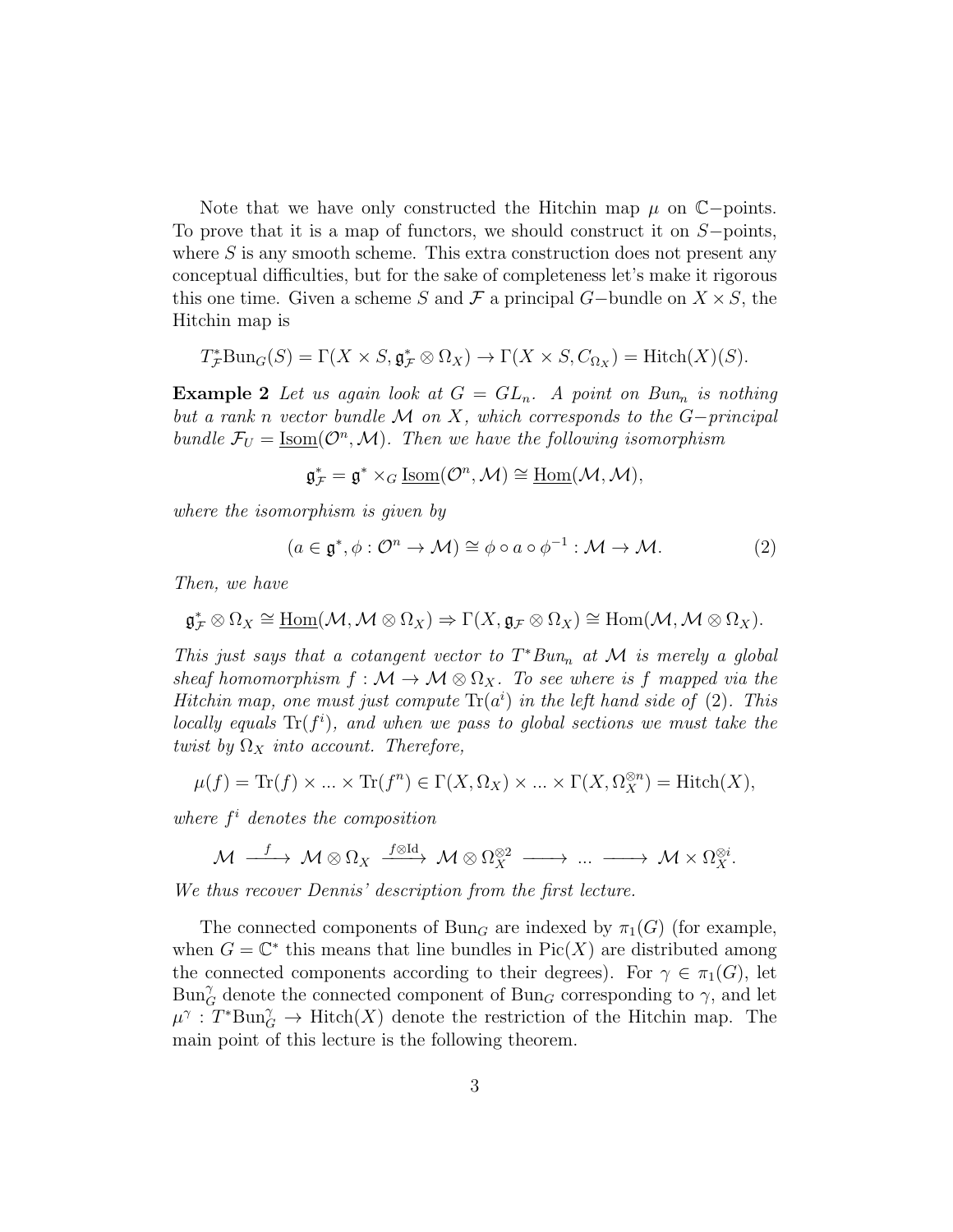## Theorem 1 The following hold:

- 1. The image of  $h^{cl}$  consists of Poisson commuting functions.
- 2. Each map  $\mu^{\gamma}$  is surjective, and the morphism it induces on the structure rings

$$
h^{cl}_{\gamma}: \mathfrak{z}^{cl} \longrightarrow \Gamma(T^* \text{Bun}^{\gamma}_G, \mathcal{O})
$$

is an isomorphism.

In this talk, I will prove statement 1 of the theorem. The method of proof will be different from Hitchin's original one, and will involve a local-to-global principle. This principle will be used to prove the analogous statament for the quantization in future lectures.

Fix a closed point  $x \in X$ . The local picture means replacing the curve X by the formal neighborhood of x in X. More explicitly, let  $\mathcal{O}_x$  be the local ring of X at x, and  $\mathfrak{m}_x \subset \mathcal{O}_x$  be the maximal ideal. Define

$$
\widehat{\mathcal{O}}_x = \varprojlim_n \ \mathcal{O}_x / \mathfrak{m}_x^n.
$$

The space Spec  $\widehat{\mathcal{O}}_x$  is called the formal neighborhood of x. The complex analytic intuition behind this is that when  $X = \mathbb{C}$  and  $x = 0$ , then  $\mathcal{O}_x = \mathbb{C}[[t]]$ and Spec  $\widehat{\mathcal{O}}_x$  is the formal disk centered at the origin.

For each *n*, we have a natural inclusion Spec  $\mathcal{O}_x/\mathfrak{m}_x^n \hookrightarrow X$  as a closed subscheme, which induces a map of schemes Spec  $\mathcal{O}_x \to X$ . Recalling the bundle  $C_{\Omega_X}$  over X, we then obtain a map on sections:

$$
Hitch(X) = \Gamma(X, C_{\Omega_X}) \to \Gamma(\text{Spec } \widehat{\mathcal{O}}_x, C_{\Omega}) =: Hitch_x(X). \tag{3}
$$

Here we denote by  $\Omega$  the sheaf of differentials on Spec  $\widehat{\mathcal{O}}_x$ . The above map is an embedding of affine spaces, because any section of the bundle  $C_{\Omega_X}$  on the smooth curve  $X$  is completely determined by its restriction to the formal neighborhood Spec  $\widehat{\mathcal{O}}_x$  (just like any homolorphic function is completely determined by its Taylor series at 0). Let  $\mathfrak{z}_x^{cl}$  be the ring of functions on  $Hitch_x(X)$ . Then the above embedding gives us a **surjective** morphism:

$$
\theta^{cl} : \mathfrak{z}_{x}^{cl} \twoheadrightarrow \mathfrak{z}^{cl}.
$$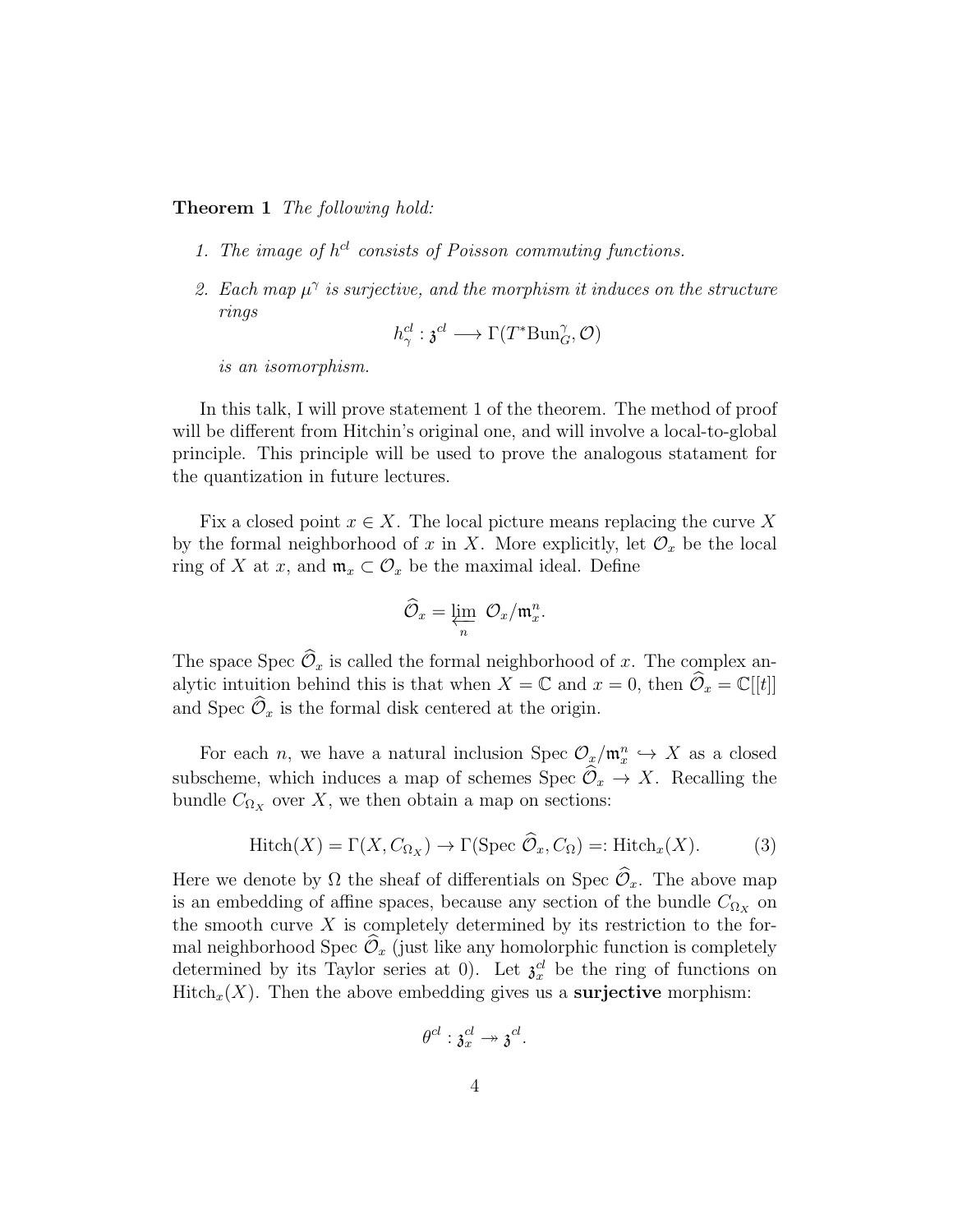Composing the global Hitchin map  $(1)$  with  $(3)$ , we obtain the *local Hitchin* map:

$$
\mu_x: T^* \text{Bun}_G \to \text{Hitch}_x(X).
$$

This induces a map on rings of functions:

$$
h_x^{cl}: \mathfrak{z}_x^{cl} \to \Gamma(T^* \text{Bun}_G, \mathcal{O}),
$$

which naturally factors through  $\mathfrak{z}^{cl}$ :

$$
h_x^{cl} = h^{cl} \circ \theta^{cl}.
$$
\n<sup>(4)</sup>

**Proof of Theorem 1, Statement 1:** Since  $\theta^{cl}$  is a surjection, by (4) it is enough to prove that the image of  $h_x^{cl}$  consists of Poisson commuting functions. For this we will place a trivial Poisson structure on  $\mathfrak{z}_x^{cl}$  and show that  $h_x^{cl}$  is a morphism of Poisson algebras.

Recall from Sam's lecture that *Harish-Chandra pair*  $(\mathfrak{h}, L)$  consists of an algebraic group L acting on the Lie algebra h, and an embedding  $\mathfrak{l} =$  Lie  $L \hookrightarrow$ h that intertwines the adjoint action of L on l and the given action on h. The Lie bracket on  $\mathfrak h$  induces a Poisson bracket on Sym  $\mathfrak h$ . We define:

$$
I^{cl} = (\text{Sym } \mathfrak{h})\mathfrak{l} \;, \qquad \tilde{P}^{cl} = \{ x \in \text{Sym } \mathfrak{h} | \{ x, I^{cl} \} \subset I^{cl} \} \supset I^{cl}.
$$

The object of interest will be the Poisson algebra

$$
P^{cl} := (\tilde{P}^{cl}/I^{cl})^{\pi_0(L)} = (\text{Sym } (\mathfrak{h}/\mathfrak{l}))^L.
$$
 (5)

We say that a Harish-Chandra pair  $(h, L)$  acts on a scheme Y if we are given an action of L on Y and a L–equivariant map of Lie algebras  $\mathfrak{h} \to \Gamma(Y, TY)$ which restricts to the infinitesimal action on  $\mathfrak{l} \subset \mathfrak{h}$ . This map of Lie algebras induces the following commutative diagram, where the horizontal arrows are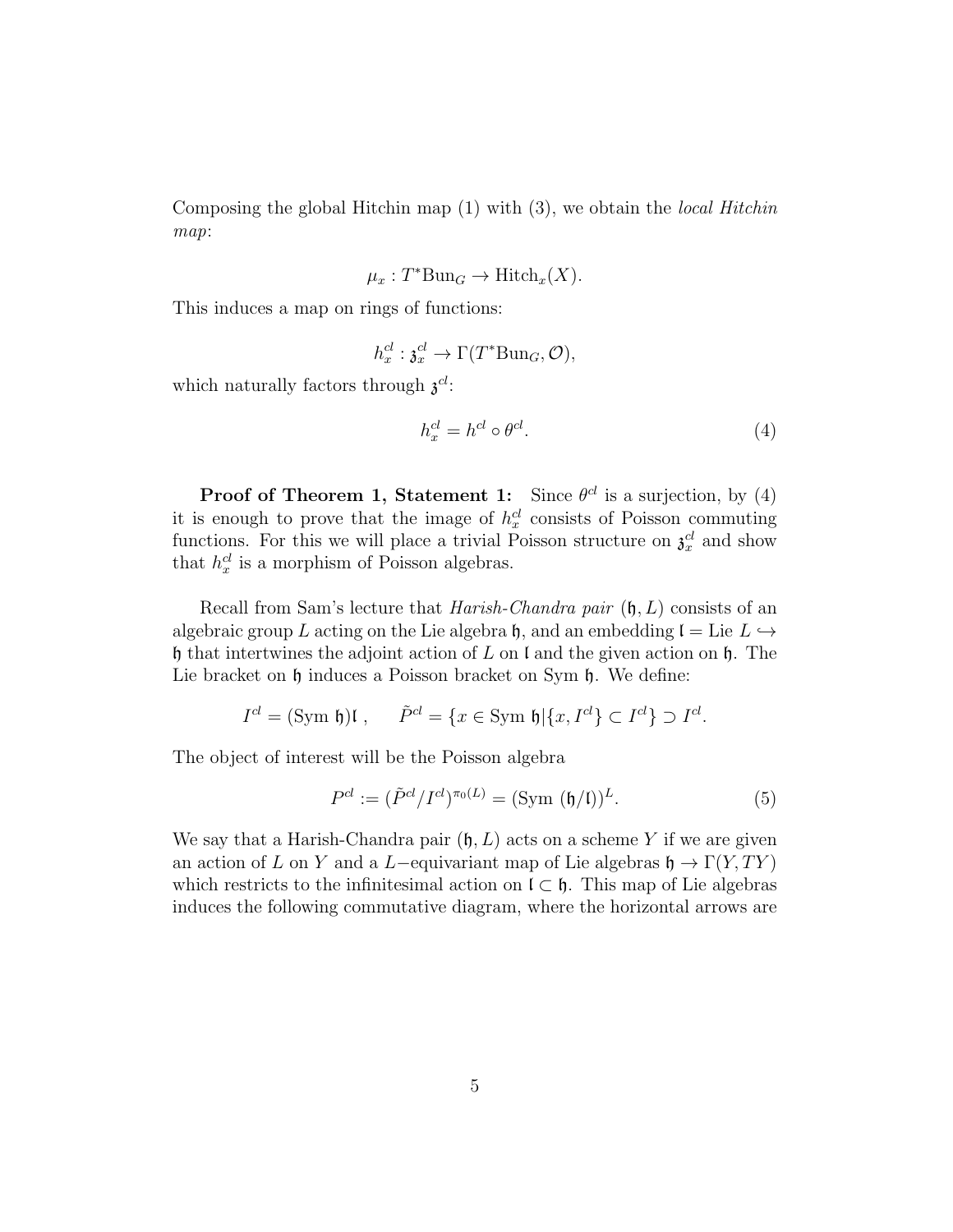maps of Poisson algebras:

$$
\text{Sym}(\mathfrak{h}) \qquad \xrightarrow{\widetilde{A}} \qquad \Gamma(T^*Y, \mathcal{O})
$$
\n
$$
\downarrow \qquad \qquad \downarrow
$$
\n
$$
\text{Sym}(\mathfrak{h}/\mathfrak{l}) \qquad \xrightarrow{\widetilde{B}} \Gamma(T^*Y \times_{\mathcal{Y}} Y, \mathcal{O})
$$
\n
$$
\uparrow \qquad \qquad \uparrow
$$
\n
$$
P^{cl} = (\text{Sym}(\mathfrak{h}/\mathfrak{l}))^L \xrightarrow{\widetilde{C}} \qquad \Gamma(T^*Y, \mathcal{O})
$$

The vertical maps are the standard inclusions/projections. Geometrically, the above induces the following commutative diagram:

$$
T^*Y \xrightarrow{A} \text{Spec}(\text{Sym}(\mathfrak{h}))
$$
  
\n
$$
\uparrow \qquad \qquad \uparrow
$$
  
\n
$$
T^*Y \times_{\mathcal{Y}} Y \xrightarrow{B} \text{Spec}(\text{Sym}(\mathfrak{h}/\mathfrak{l}))
$$
  
\n
$$
\downarrow \qquad \qquad \downarrow
$$
  
\n
$$
T^*Y \xrightarrow{C} \text{Spec}(\text{Sym}(\mathfrak{h}/\mathfrak{l}))^L
$$

We will seek apply the above framework to  $\mathfrak{h} = \mathfrak{g} \otimes K_x$ ,  $L = G(\mathcal{O}_x)$ ,  $Y =$  $\text{Bun}_{G}^{(\infty x)}$  and  $\mathcal{Y} = \text{Bun}_{G}$ . Then we have the map of Poisson algebras:

$$
\widetilde{C}: P^{cl} = (\text{Sym}(\mathfrak{g} \otimes \widehat{K}_x/\widehat{\mathcal{O}}_x))^{G(\widehat{\mathcal{O}}_x)} \longrightarrow \Gamma(T^* \text{Bun}_G, \mathcal{O}).
$$

Our theorem then reduces to the following two claims:

1. There exists an map  $\widetilde{\chi} : \mathfrak{z}_x^{cl} \to P^{cl}$  such that

$$
\widetilde{C} \circ \widetilde{\chi} = h_x^{cl}.\tag{6}
$$

2. The Poisson bracket on  $\text{Im}(\tilde{\chi}) \subset P^{cl}$  is trivial.

This would conclude the proof, since then  $\text{Im}(h^{cl}) = C(\text{Im}(\tilde{\chi}))$  and C<br>serves the Poisson brocket. Since this brocket is trivial on  $\text{Im}(\tilde{\chi})$  it is preserves the Poisson bracket. Since this bracket is trivial on  $\text{Im}(\tilde{\chi})$ , it is also trivial on  $\text{Im}(h_x^{cl})$ .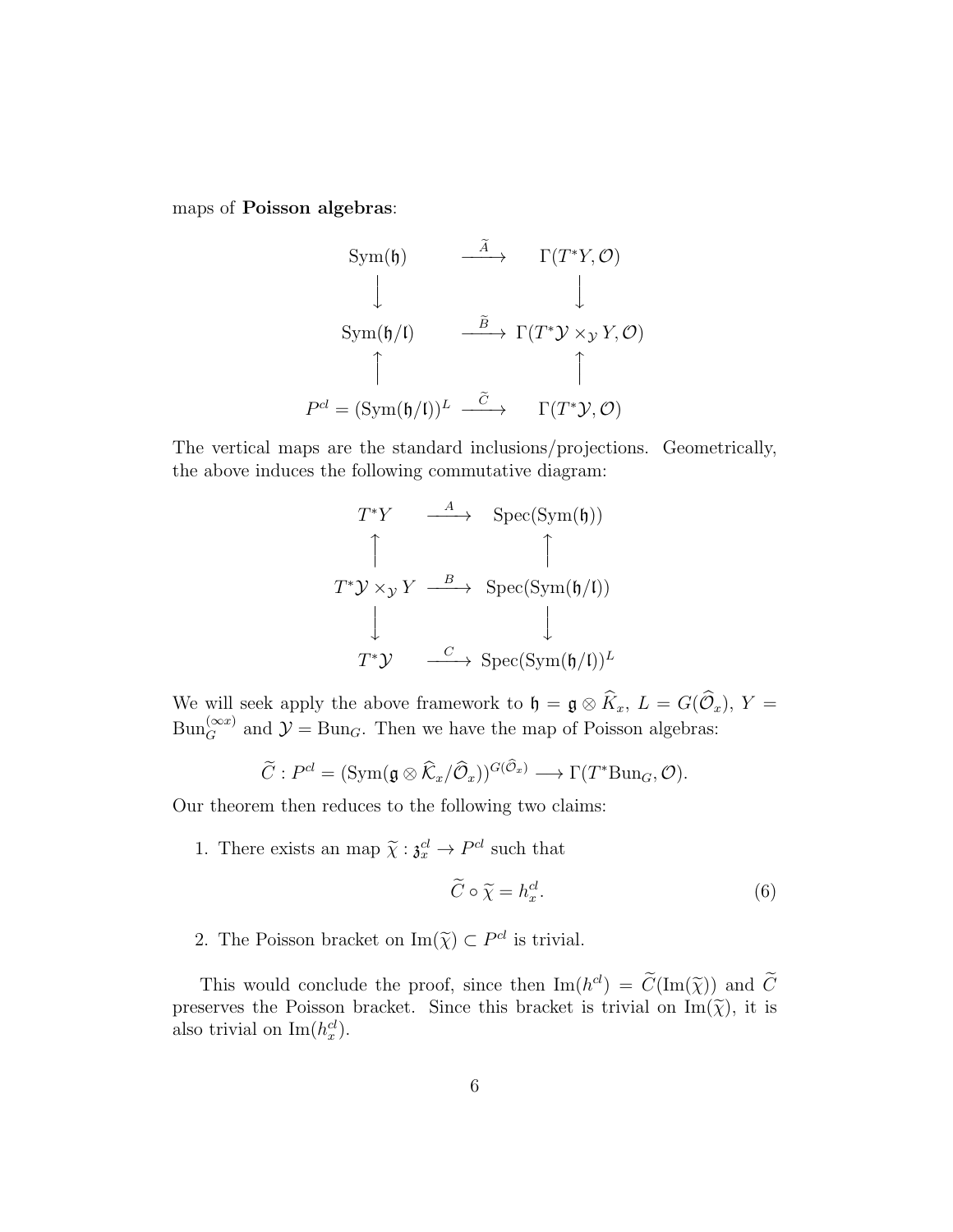To decipher what the maps  $A, B, C$  look like in our situation, take a point  $\mathcal{F} \in \text{Bun}_G$ . By definition, a tangent vector (deformation) to  $\text{Bun}_G$  at F is a principal G-bundle  $\mathcal{F}_{\varepsilon}$  on  $X \times \text{Spec } (\mathbb{C}[\varepsilon]/\varepsilon^2)$ , which restricts to F when  $\varepsilon = 0$ . If we take a faithfully flat affine cover  $\{U_i \to X\}$ , then  $\mathcal{F}_{\varepsilon}$  is determined by the glueing data:

$$
\varphi_{ij}: U_{ij} \to \mathfrak{g}_{\mathcal{F}},\tag{7}
$$

satisfying the appropriate cocycle condition. Note that the we twist the vector space  $\mathfrak g$  by  $\mathcal F$  in order to eliminate any non-canonical choices in the trivializations of F itself. This gives us a Cech cocycle in  $Z^1(X, \mathfrak{g}_{\mathcal{F}})$ , which is a coboundary in  $B^1(X, \mathfrak{g}_{\mathcal{F}})$  precisely when the deformation is trivial. This implies that:

$$
T_{\mathcal{F}}\mathrm{Bun}_G = H^1(X, \mathfrak{g}_{\mathcal{F}}) \Rightarrow T_{\mathcal{F}}^*\mathrm{Bun}_G = \Gamma(X, \mathfrak{g}_{\mathcal{F}}^*\otimes \Omega_X),
$$

by Serre duality. Recall that:

$$
Bun_G^{(\infty x)} = \{(\mathcal{F}, \psi)\} = \varprojlim_n \{(\mathcal{F}, \psi^{(n)})\} = \varprojlim_n Bun_G^{(nx)},
$$

where  $\psi$  (respectively  $\psi^{(n)}$ ) is a trivialization of  $\mathcal F$  on Spec  $\widehat{\mathcal O}_x$  (respectively Spec  $\mathcal{O}_x/\mathfrak{m}_x^n$ ). By a similar argument with the previous paragraph, the tangent space to  $\text{Bun}_G^{(nx)}$  at  $(\mathcal{F}, \psi^{(n)})$  is  $H^1(X, \mathfrak{g}_{\mathcal{F}}(-nx))$ . Taking the projective limit, we obtain a description for the tangent space to  $\text{Bun}_{G}^{(\infty x)}$  at the point  $(\mathcal{F}, \psi)$ :

$$
T_{(\mathcal{F},\psi)} \text{Bun}_G^{(\infty x)} = \varprojlim_n H^1(X, \mathfrak{g}_{\mathcal{F}}(-nx)) \Rightarrow
$$
  
\n
$$
\Rightarrow T_{(\mathcal{F},\psi)}^* \text{Bun}_G^{(\infty x)} = (\varprojlim_n H^1(X, \mathfrak{g}_{\mathcal{F}}(-nx)))^* \cong
$$
  
\n
$$
\cong \varinjlim_n \Gamma(X, \mathfrak{g}_{\mathcal{F}}^*(nx) \otimes \Omega_X) = \Gamma(X - x, \mathfrak{g}_{\mathcal{F}}^* \otimes \Omega_X),
$$

again by Serre duality.

There is a natural action of  $G(\widehat{k}_x)$  on  $\text{Bun}_G^{(\infty x)}$ : trivialize  $\mathcal F$  on the cover  $X - x \bigsqcup$  Spec  $\mathcal{O}_x$ , then F will be determined by a cocycle Spec  $\mathcal{K}_x \to G$ , and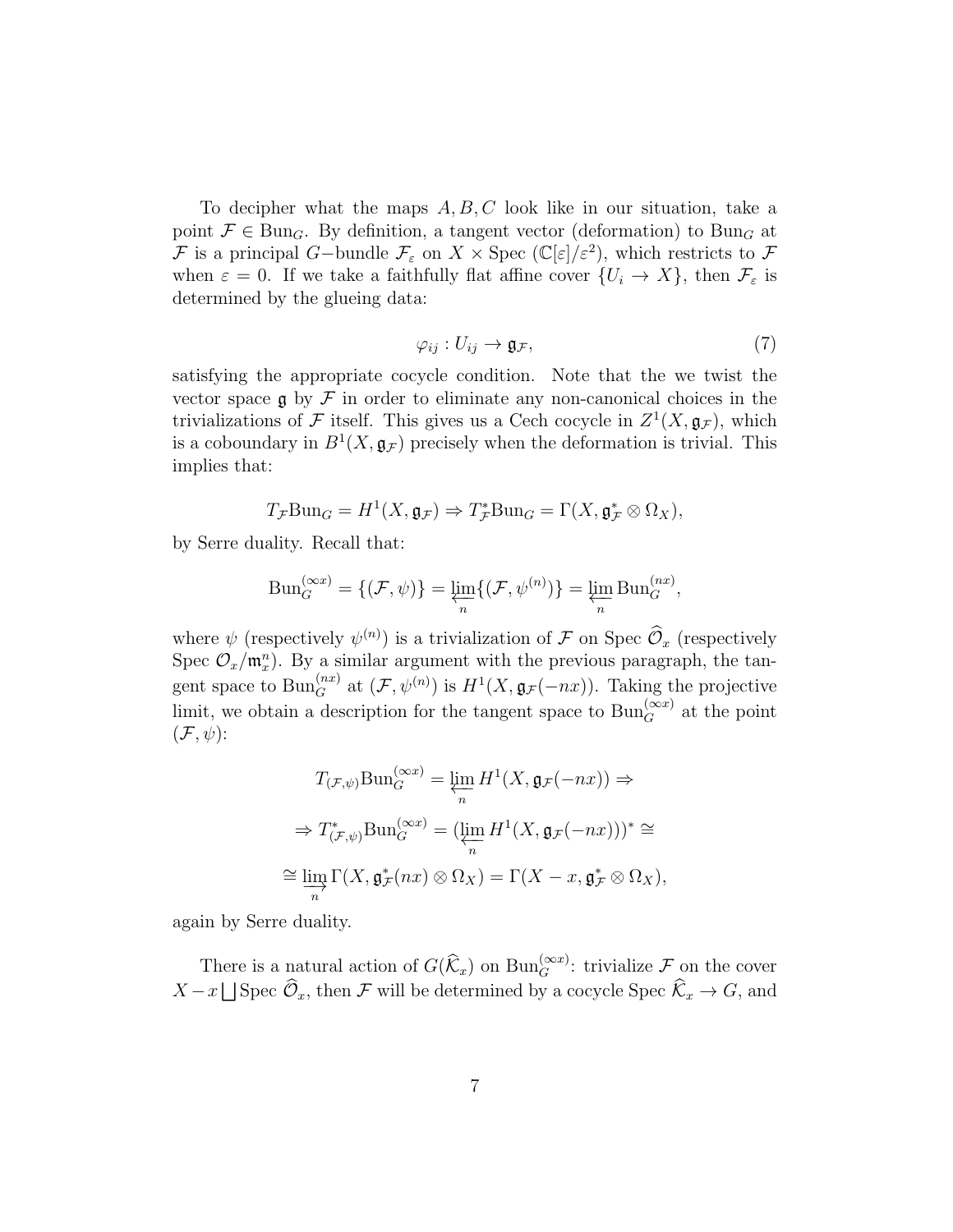let  $G(\widehat{K}_x)$  act on this cocycle by multiplication. As in the general framework discussed earlier, we have the commutative diagram:

$$
T^*\text{Bun}_G^{(\infty x)} \xrightarrow{A} \text{Spec}(\text{Sym}(\mathfrak{g}\otimes \widehat{\mathcal{K}}_x))
$$
  

$$
T^*\text{Bun}_G \times_{\text{Bun}_G} \text{Bun}_G^{(\infty x)} \xrightarrow{B} \text{Spec}(\text{Sym}(\mathfrak{g}\otimes \widehat{\mathcal{K}}_x/\widehat{\mathcal{O}}_x))
$$
  

$$
\downarrow \qquad \qquad \downarrow
$$
  

$$
T^*\text{Bun}_G \xrightarrow{C} \text{Spec}(\text{Sym}(\mathfrak{g}\otimes \widehat{\mathcal{K}}_x/\widehat{\mathcal{O}}_x))^{G(\widehat{\mathcal{O}}_x)}.
$$
  
(8)

The diagram is naturally commutative. The two top vertical arrows are closed embeddings, whereas the bottom two vertical arrows are dominant maps. The map  $A$  is explicitly given by:

$$
A(\mathcal{F}, \psi, f) = (z \to \text{Res}_x \langle f|_{\text{Spec } \widehat{K}_x}, z \rangle) \in (\mathfrak{g} \otimes \widehat{K}_x)^*,
$$

for any  $(\mathcal{F}, \psi) \in \text{Bun}_{G}^{(\infty x)}$  and  $f \in \Gamma(X - x, \mathfrak{g}_{\mathcal{F}}^* \otimes \Omega_X)$ . To make sense of the above pairing, note that any  $z \in \mathfrak{g} \otimes \mathcal{K}_x$  can be perceived as a function Spec  $\mathcal{K}_x \to \mathfrak{g}$ . This can further be perceived as a function Spec  $\mathcal{K}_x \to \mathfrak{g}_{\mathcal{F}}$ via the trivialization  $\psi$ . Then pairing this with  $f|_{\text{Spec } \hat{\mathcal{K}}_x}$  gives an element in Γ(Spec  $\widehat{K}_x, \Omega_X$ ), i.e. a differential on the punctured formal disk whose residue we can take.

The diagram (8) can be completed with the following:

$$
\begin{array}{ccc}\n\operatorname{Spec}(\operatorname{Sym}(\mathfrak{g}\otimes\widehat{\mathcal{K}}_{x})) & \xrightarrow{\chi''} & \Gamma(\operatorname{Spec} \widehat{\mathcal{K}}_{x},\mathfrak{g}_{\Omega}^{*}) \\
\uparrow & & \uparrow & \uparrow \\
\operatorname{Spec}(\operatorname{Sym}(\mathfrak{g}\otimes\widehat{\mathcal{K}}_{x}/\widehat{\mathcal{O}}_{x})) & \xrightarrow{\chi'} & \Gamma(\operatorname{Spec} \widehat{\mathcal{O}}_{x},\mathfrak{g}_{\Omega}^{*}) & (9) \\
\downarrow & & \downarrow & \downarrow \\
\operatorname{Spec}(\operatorname{Sym}(\mathfrak{g}\otimes\widehat{\mathcal{K}}_{x}/\widehat{\mathcal{O}}_{x}))^{G(\widehat{\mathcal{O}}_{x})} & \xrightarrow{\chi} & \Gamma(\operatorname{Spec} \widehat{\mathcal{O}}_{x},C_{\Omega}) = \operatorname{Hitch}_{x}(X).\n\end{array}
$$

The vertical maps are the standard inclusions/projections. To define the maps  $\chi, \chi', \chi''$ , note that  $\Omega$  is the sheaf of differentials. The bilinear form  $(f, \omega) \rightarrow \text{Res}_{x}(f\omega)$  represents a perfect pairing between elements  $f \in \widehat{K}_x$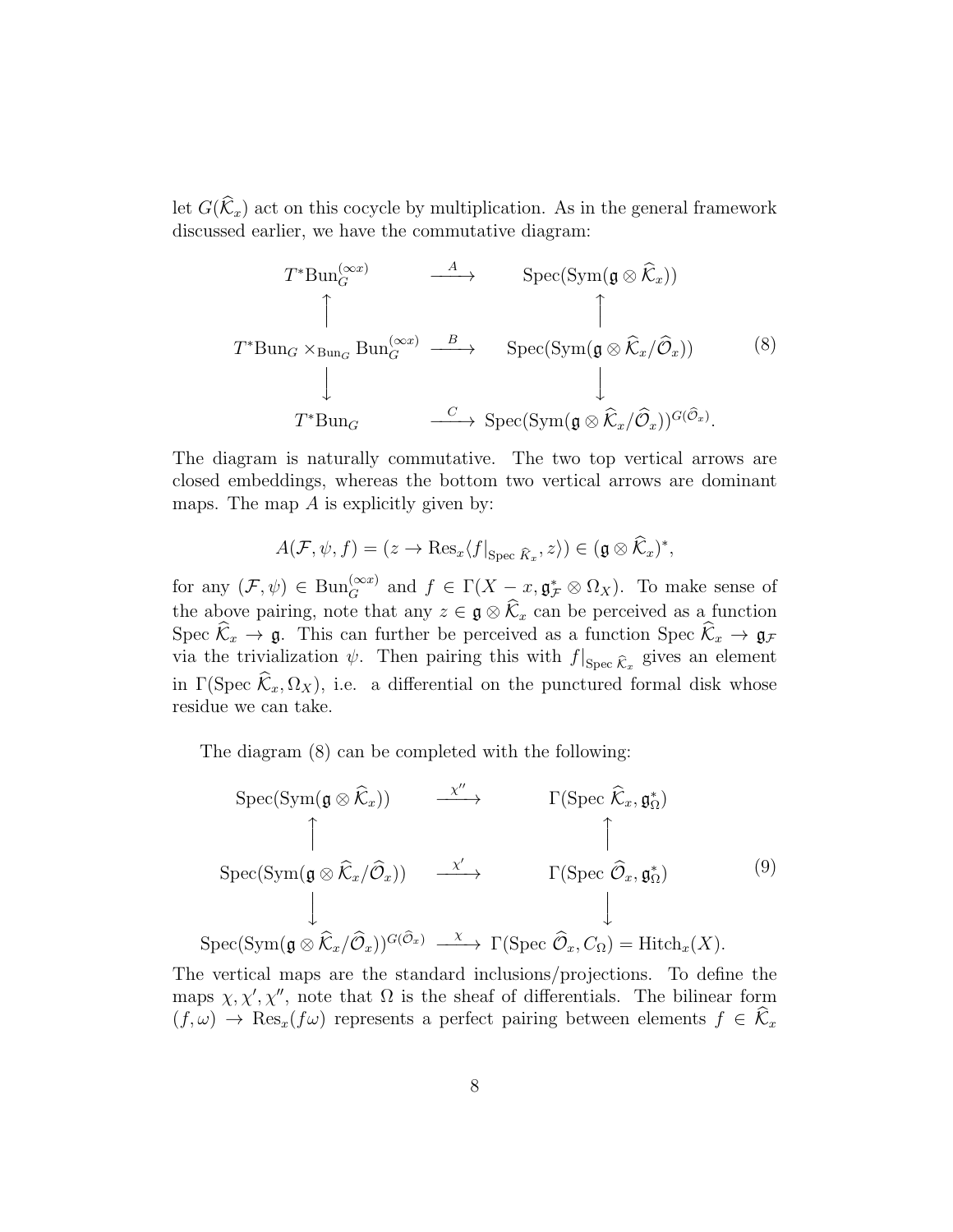and global differentials  $\omega \in \Gamma(\text{Spec } \widehat{\mathcal{K}}_x, \Omega)$  on the punctured formal disk. This produces a canonical isomorphism:

$$
\Gamma(\text{Spec }\widehat{\mathcal{K}}_x,\Omega) \cong \widehat{\mathcal{K}}_x^* \Rightarrow \Gamma(\text{Spec }\widehat{\mathcal{K}}_x,\mathfrak{g}_\Omega^*) \stackrel{\chi''}{\cong} (\mathfrak{g} \otimes \widehat{\mathcal{K}}_x)^*.
$$
 (10)

The isomorphism  $\chi'$  is defined similarly (it turns out to be  $G(\hat{\mathcal{O}}_x)$  equivariant), and  $\chi$  is the map canonically induced on the GIT quotient. We will soon show that it is also an isomorphism. As in diagram (8), the upper two vertical maps in (9) are closed embeddings, while the lower two vertical maps are dominant.

By unraveling the definitions, we note that:

$$
\chi'' \circ A(\mathcal{F}, \psi, f) = f|_{\text{Spec } \widehat{\mathcal{K}}_x},
$$

where  $\mathfrak{g} \cong \mathfrak{g}_{\mathcal{F}}$  via the trivialization  $\psi$ . Since the top vertical maps are all closed embeddings, it follows that:

$$
\chi' \circ B(\mathcal{F}, \psi, f) = f|_{\text{Spec } \widehat{\mathcal{O}}_x},
$$

since f has no more poles at x now. Finally, since the lower vertical maps are dominant, we obtain:

$$
\chi \circ C(\mathcal{F}, f) = (f|_{\text{Spec } \widehat{\mathcal{O}}_x}) / / G(\widehat{\mathcal{O}}_x) \Rightarrow \chi \circ C = \mu_x^{cl}.
$$

Passing to rings of global functions, we obtain statement (6).

**Remark 1** Let's actually show that  $\chi$  is an isomorphism. It is easy to see that it is dominant. To show it is a closed embedding, we need to show that any  $G(\hat{\mathcal{O}}_x)$  invariant function on  $\Gamma(Spec \hat{\mathcal{O}}_x, \mathfrak{g}_{\Omega}^*)$  comes from a function on  $\Gamma(Spec \hat{\mathcal{O}}_x, C_{\Omega})$ . But restricting to an open subset whose complement has  $codimension > 1$  does not affect rings of global functions. Therefore, one can replace  $\mathfrak g$  with  $\mathfrak g_{\text{req}}$  (the codimension 3 locus of regular elements of  $\mathfrak g$ ) and C by  $\mathfrak{g}_{req}/G$ . Then the desired statement is immediate, since the G action on  $\mathfrak{g}_{\text{req}}$  is smooth and transitive on fibers.

Finally, we need to prove that the Poisson bracket on  $\text{Im}(\tilde{\chi})$  is trivial.